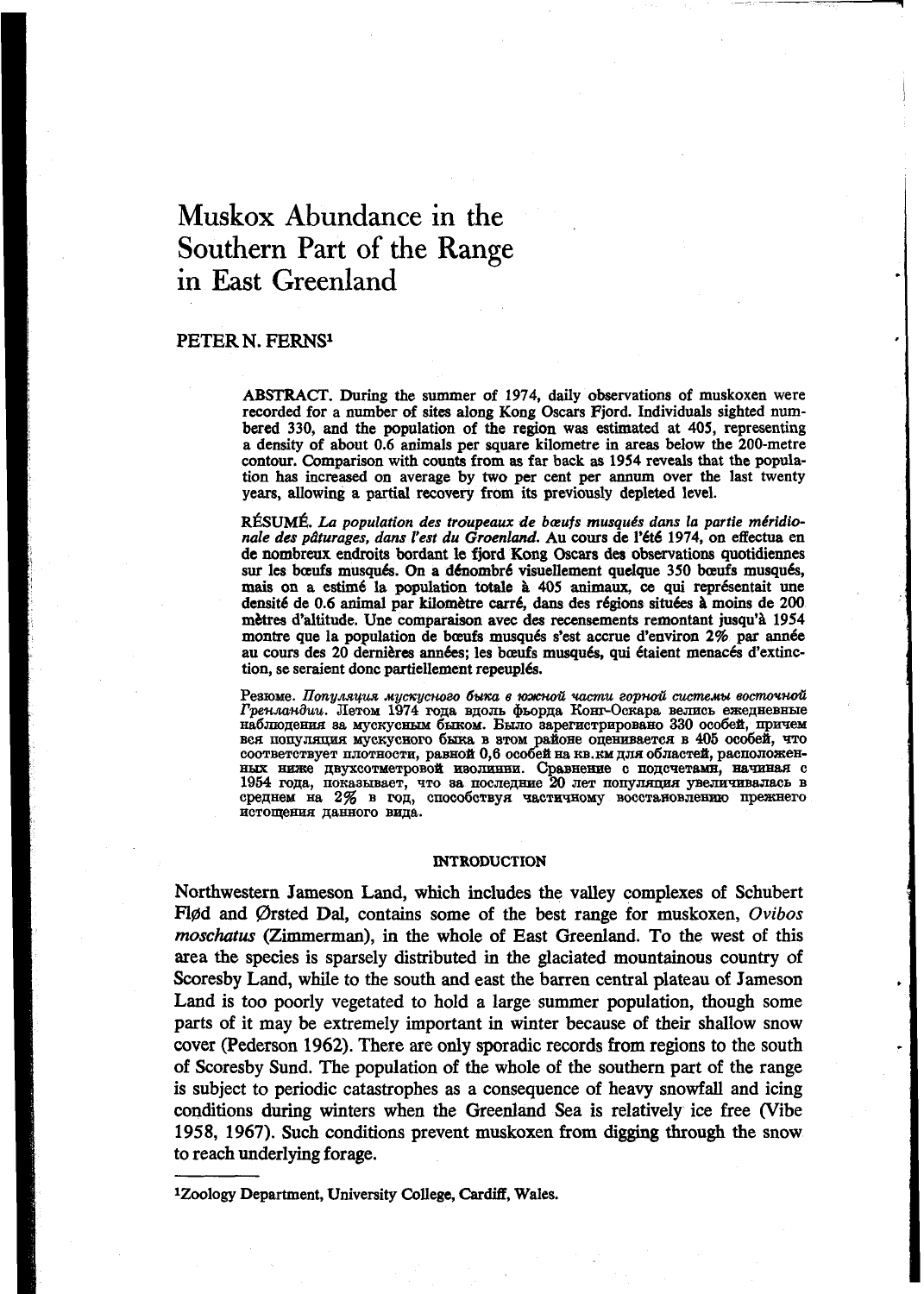

**FIQ. 1.** Map giving the locations of major areas referred to in the text, with the whole **of**  Greenland in inset. Only glaciers directly connected to the inlandis have their limits shown. Grejsdalen and Schuchert Flød were not visited in 1974. The only published count for the latter area, which **is an** important one for muskoxen, was made in late **July 1962** (Hall **1964)**  when **86** animals were present on the western side **of** the valley.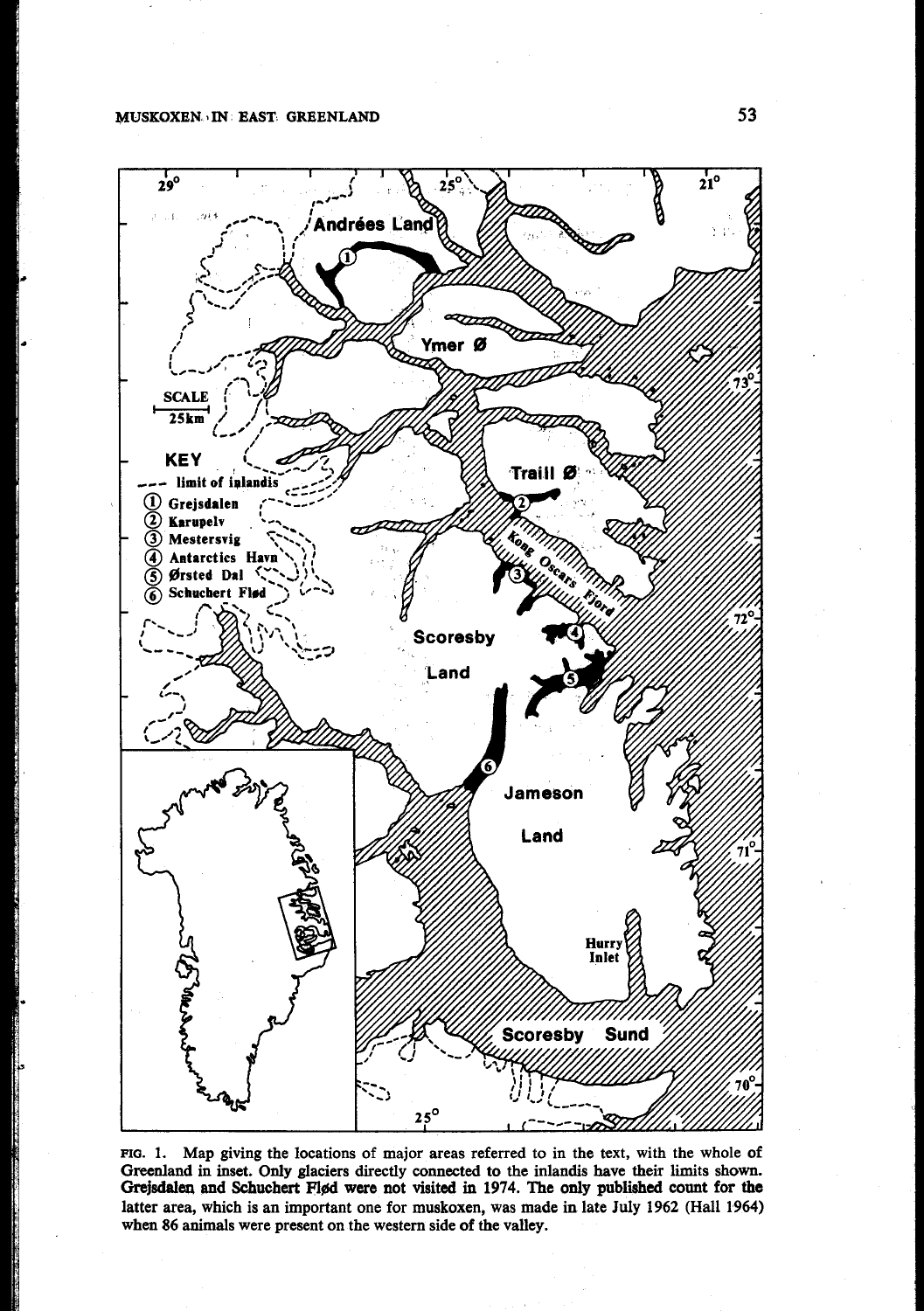| Area               |                        | Site                       | Date                   | Number                                             | Herd sizes1                                                   |  |
|--------------------|------------------------|----------------------------|------------------------|----------------------------------------------------|---------------------------------------------------------------|--|
| Traill $\emptyset$ |                        | <b>Holms</b> Bugt          | 6 July                 | 8                                                  | 4, 4                                                          |  |
|                    |                        | Karupelv                   | 7 July                 | 10                                                 | 5, (5)                                                        |  |
|                    |                        |                            | 19 July<br>20 July     | 1<br>10                                            | $(5)$ , $(4)$ , 1                                             |  |
|                    |                        | Forelsø                    | 29 July                | (1)                                                |                                                               |  |
|                    |                        |                            | 30 July                | (1)                                                |                                                               |  |
|                    |                        |                            | 31 July                | 4                                                  | 4                                                             |  |
|                    |                        | Palisaderne                | 3 August               | $\mathbf{1}$                                       |                                                               |  |
| Mestersvig         |                        | Nyhavn                     | 26 June                | 3                                                  | 2, 1                                                          |  |
|                    |                        |                            | 27 June<br>28 June     | $\overline{\mathbf{3}}$<br>$\overline{\mathbf{3}}$ | (2), (1)<br>(2), (1)                                          |  |
|                    |                        | Labben                     | 26 June                | $\mathbf{1}$                                       |                                                               |  |
|                    |                        |                            | 30 June                |                                                    |                                                               |  |
|                    |                        | Langdyssen                 | 5 July                 | $\begin{pmatrix} 1 \\ 1 \\ 3 \end{pmatrix}$        |                                                               |  |
|                    |                        | Tunnelelv                  | 2 July                 |                                                    | 3                                                             |  |
|                    |                        |                            | 27 July                | $\mathbf{1}$                                       |                                                               |  |
|                    |                        | Nedre Gefionely<br>Skeldal | 27 July                | 5<br>$\overline{4}$                                | 3, 1, 1<br>3,1                                                |  |
|                    |                        | Mygesø                     | 13 August<br>12 August | $\mathbf{1}$                                       |                                                               |  |
|                    |                        | Danevirke                  | 13 August              | $\mathbf{1}$                                       |                                                               |  |
|                    |                        | Nordre Funddal             | 27 July                | 5                                                  | 5                                                             |  |
|                    |                        | Delta Dal                  | 12 August              | $\mathbf{1}$                                       |                                                               |  |
|                    |                        |                            | 13 August              | 3                                                  | 3                                                             |  |
|                    | <b>Antarctics Havn</b> | Kolledalen                 | 8 July                 | 1                                                  |                                                               |  |
|                    |                        |                            | 7 August<br>9 August   | $\frac{9}{4}$                                      | 9<br>4                                                        |  |
|                    |                        |                            | 10 August              |                                                    | 10, (9), (4)                                                  |  |
|                    |                        | Flexurdal                  | 9 July                 | $\begin{array}{c} 23 \\ 5 \\ 4 \end{array}$        |                                                               |  |
|                    |                        |                            | 10 July                |                                                    | $\frac{5}{4}$                                                 |  |
|                    |                        |                            | 11 July                | 14                                                 | 14                                                            |  |
|                    |                        |                            | 6 August               | 9                                                  | $\frac{1}{6}$ (9)                                             |  |
| Ørsted Dal         |                        | Henrik Møller Dal          | $21$ July<br>4 August  | 6<br>9                                             |                                                               |  |
|                    |                        | Edderfugledal              | 28 July                | 13                                                 | $\binom{9}{8,5}$                                              |  |
|                    |                        |                            | 29 July                | 9                                                  | (9)                                                           |  |
|                    |                        | Horsedal                   | 6 July                 | 27                                                 | 10, 8, 4, 4, 1                                                |  |
|                    |                        |                            | 7 July                 | 6                                                  |                                                               |  |
|                    |                        | Lower Ørsted Dal           | 8 July                 | 15                                                 | 4, .                                                          |  |
|                    |                        |                            | 9 July<br>10 July      | 8<br>10                                            |                                                               |  |
|                    |                        |                            | 11 July                | 9                                                  | $\frac{1}{1}$ = $\frac{1}{1}$ = $\frac{1}{1}$ = $\frac{1}{1}$ |  |
|                    |                        |                            | 12 July                |                                                    |                                                               |  |
|                    |                        |                            | 13 July                | $\frac{3}{8}$                                      |                                                               |  |
|                    |                        |                            | 14 July                | 9                                                  |                                                               |  |
|                    |                        |                            | 15 July                | $\overline{\mathbf{8}}$                            | $\equiv$                                                      |  |
|                    |                        |                            | 16 July<br>17 July     | O                                                  |                                                               |  |
|                    |                        |                            | 18 July                | $\frac{2}{2}$<br>6                                 | 1, 1                                                          |  |
|                    |                        |                            | 19 July                |                                                    |                                                               |  |
|                    |                        |                            | 20 July                | 12                                                 | 11, 1                                                         |  |
|                    |                        |                            | 21 July                | 20                                                 | 8, 6, 1, 1, 1, 1, 1, 1, 1)                                    |  |
|                    |                        |                            | 22 July                | 582                                                | $(9), (6), (1), (1), (1)$<br>$(9), (7), 5, 3, (1), (1)$       |  |
|                    |                        |                            | 23 July                | 26                                                 |                                                               |  |
|                    |                        |                            | 1 August<br>3 August   | $\frac{5}{11}$                                     |                                                               |  |
|                    |                        | Schrøter Bjerge            | 24 July                | 30 <sub>l</sub>                                    | $(9, 2)$<br>(2), –                                            |  |
|                    |                        |                            | 25 July                | 9                                                  |                                                               |  |
|                    |                        |                            | 26 July                | $\overline{\mathbf{z}}$                            |                                                               |  |
|                    |                        |                            | 4 August               | 11                                                 |                                                               |  |
|                    |                        |                            | 5 August               | 9                                                  | $\frac{5}{9}$ , $\frac{4}{5}$ , 2, 2                          |  |
|                    |                        | Upper Ørsted Dal           | $27$ July<br>28 July   | 18<br>10                                           |                                                               |  |
|                    |                        |                            | 29 July                | 13                                                 | 5, 3, 2, 1, 1, 1                                              |  |
|                    |                        |                            |                        |                                                    |                                                               |  |

**TABLE 1. Observations** on **muskoxen** in **1974.** 

INumbers **in** brackets indicate animals already recorded at least once. A dash indicates **size** not recorded.<br><sup>2</sup>This count includes 40 seen between Henrik Møller Dal and Horsedal (herds not classified).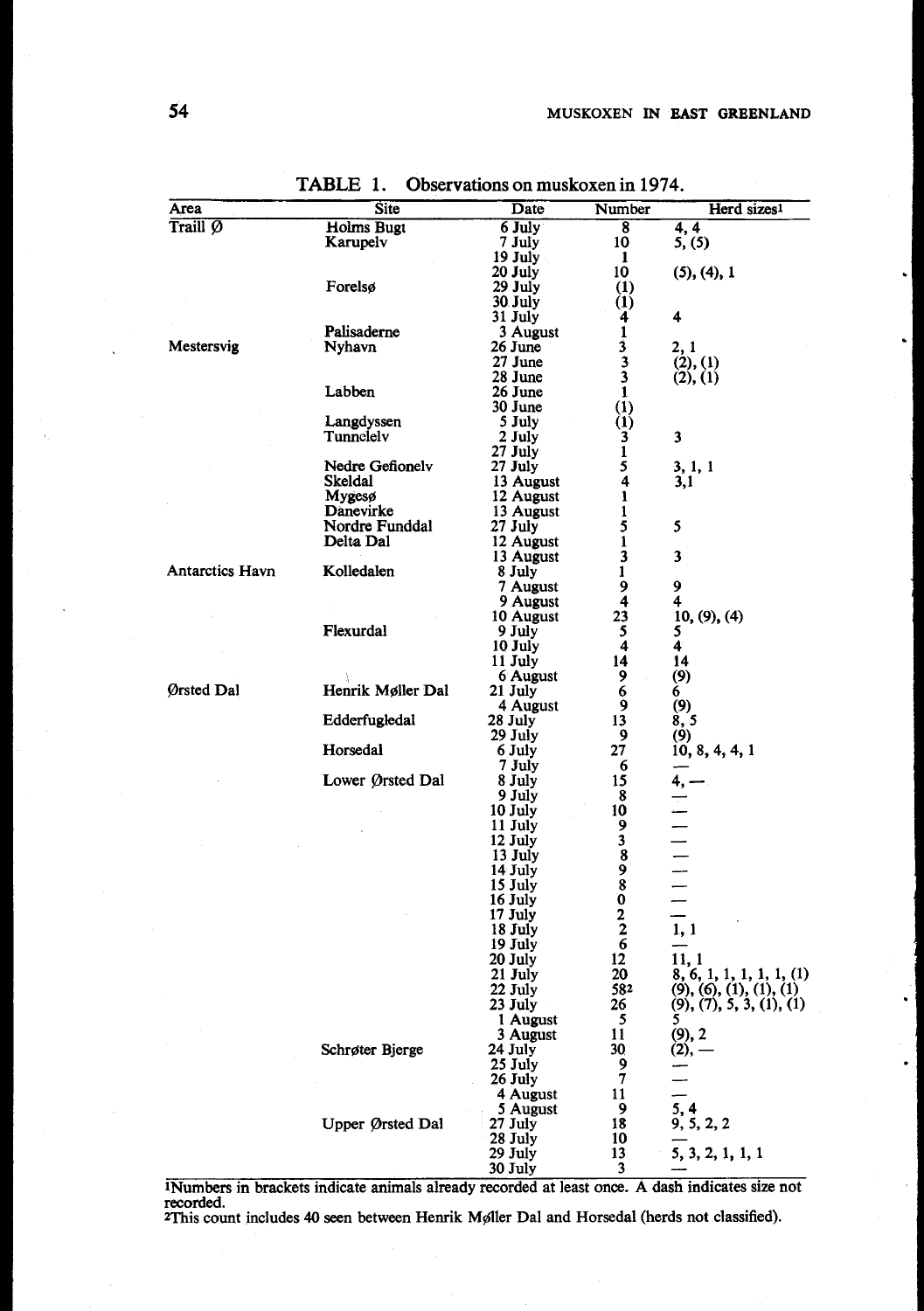# **MUSKOXEN IN EAST GREENLAND 55**

From **25** June to **16** August **1974,** members of the Joint Biological Expedition to **N.E.** Greenland were based at sites along Kong Oscars Fjord (see Fig. **1). A**  range of biological studies were conducted, most of which entailed some travel on foot. **During** such journeys, observations of muskoxen were recorded, either as single total counts for each day, or in the form of simple inventories of herd size and composition. These data, together with some unpublished information from other recent expeditions, provide a useful comparison with earlier records from **1954** (Vibe **1967), 1955, 1961** and **1962** (Hall **1964),** enabling an assessment to be made of population change over the last twenty years.

## **DISTRIBUTION AND DENSITY IN 1974**

The daily records are summarized in Table **1.** Using these, it is possible to derive a series of figures representing the minimum number of animals seen at each site. These are referred to as the enumerated totals in Table **2.** In arriving at these figures, double counting of herds is relatively easy to avoid, since each herd is recognizable on the basis of its size and composition. It is more difficult to avoid duplication in the case of solitary bulls (see Fig. **2),** but great care has been taken to ensure that the number of these has not been overestimated.

**FIOI 2. Bull muskox**  *f***<sub>rising</sub>** *from* **its cool resting place in a patch of snow in the Nyhavn hills, Mestersvig, on 3 July 1974.** 



Summer forage in *this* part **of** Greenland is largely restricted to land below the **200-m** contour. Population estimates for each site have to make some allowance for areas that could not be visited, but which must have contained muskoxen. In the case of the three northernmost sites, this allowance is quite small (Table 2),

|  | TABLE 2. Regional populations of muskoxen in 1974. |  |
|--|----------------------------------------------------|--|
|--|----------------------------------------------------|--|

| Area                                         | Enumerated<br>total | Population<br>estimate | Animals<br>per km <sup>2</sup> |
|----------------------------------------------|---------------------|------------------------|--------------------------------|
| Traill $\emptyset$ (Karupelv)                | 20                  | 25                     | 0.4                            |
| Mestersvig (Delta Dal to Skeldal)            | 28                  | 30                     | 0.3                            |
| Antarctics Havn (Flexurdal and Kolledalen)   | 47                  | 50                     | 0.8                            |
| Orsted Dal (Lamprenens Dal to Edderfugledal) | 235                 | 300                    | 1.0                            |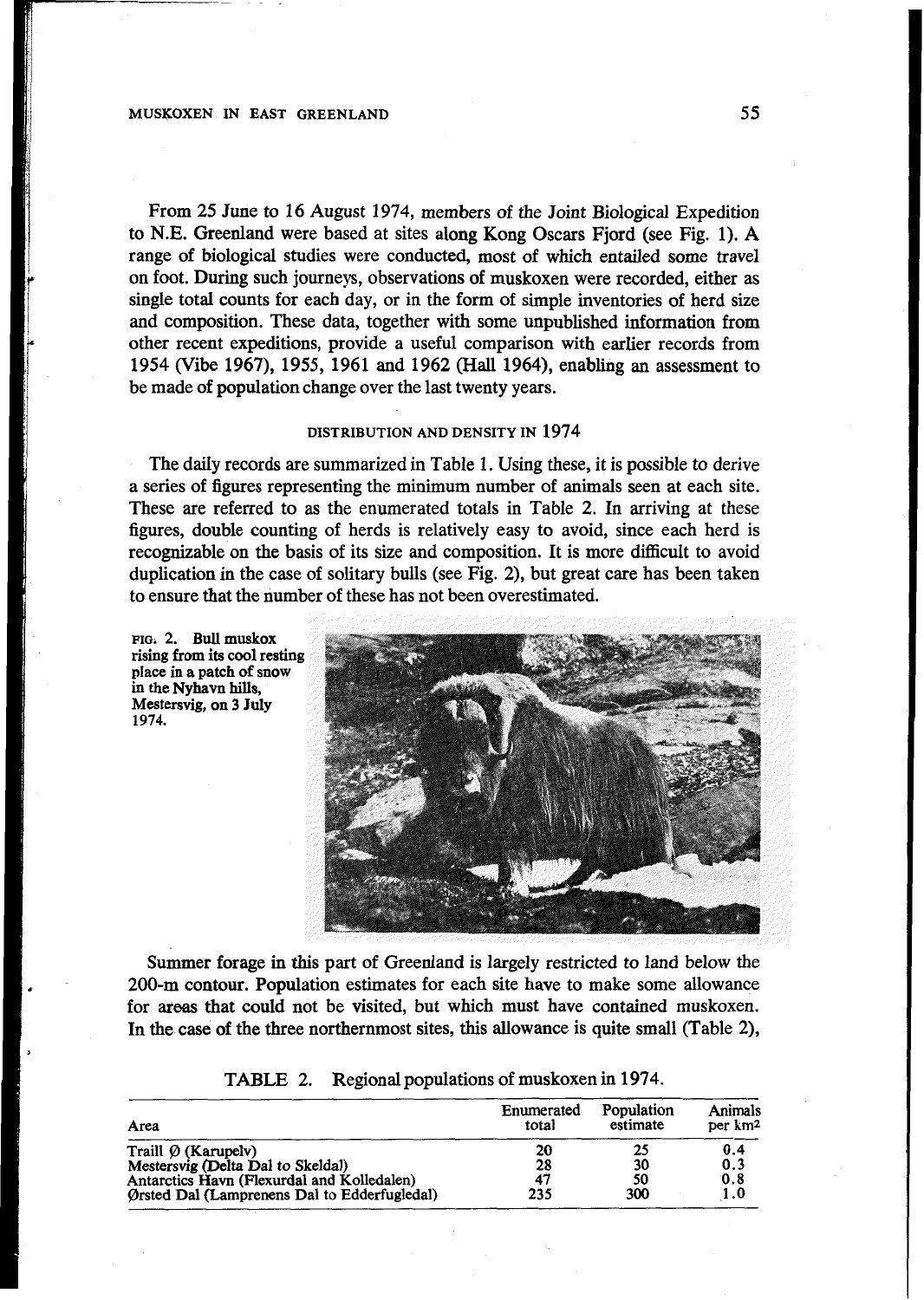but in the case of Ørsted Dal, considerable sections such as Allday Dal, Gipsdalen and Pingo Dal were not adequately covered. It is clear from the descriptions given by members of previous expeditions (Marris and Ogilvie 1962; Hall 1964) and from the examination of aerial photographs, that these areas do contain suitable terrain for muskoxen. Fortunately there are some further pieces of evidence which aid in arriving at an estimate of true population size in this case. Firstly, two transects were made of the northern part of the valley from Henrik Møller Dal to Horsedal (Fig. 3), once by helicopter on 6 July (excluded from Table 1) and once by foot on 22 July. On both occasions an estimated 40 muskoxen were seen. The area sampled by this transect is about one seventh of the whole valley, which suggests a total population of about 280. Secondly, an area of 18 km<sup>2</sup> between Horsedal and Gipsdalen was under intensive scrutiny during most of July and it was found to contain 31 muskoxen (herds of eleven, nine and five, and six solitary bulls). Since the total area of similar habitat in the whole valley is about 200 km<sup>2</sup>, this yields an estimated population of 344. Later visits to other parts of the valley confirmed that the distribution of animals was more or less uniform throughout, with the exception of the sandy flood plain at the mouth of the Ørsted river, which was thus excluded when measuring the total area. A reasonable compromise estimate of the muskox population of Ørsted Dal in July 1974 is 300 individuals. There is no way in which proper confidence limits can be attached to this figure, but the fact that the enumerated total was 235 suggests that the error is unlikely to exceed  $\pm 20\%$  and is probably less than  $\pm$  15%. For the other sites the error is probably less than  $\pm$  10%.

FIG. 3. General view of Horsedal on 6 July 1974. Such valleys are fairly typical of this part of Greenland. A small party of four muskoxen can be seen in the centre of the photograph.



Muskox densities were about three times as high in northern Jameson Land as they were in northern Scoresby Land, and this reflects the larger area of suitable feeding grounds available. Particularly favoured during July were early drying stream beds and meadows of moss and sedge. In the former situation, animals could clearly be seen to take fresh growths of Salix arctica. In drier areas, Betula nana, Cassiope tetragona and Vaccinium uliginosum were present in abundance, but muskoxen were not often seen feeding on these plants. Reindeer show a similar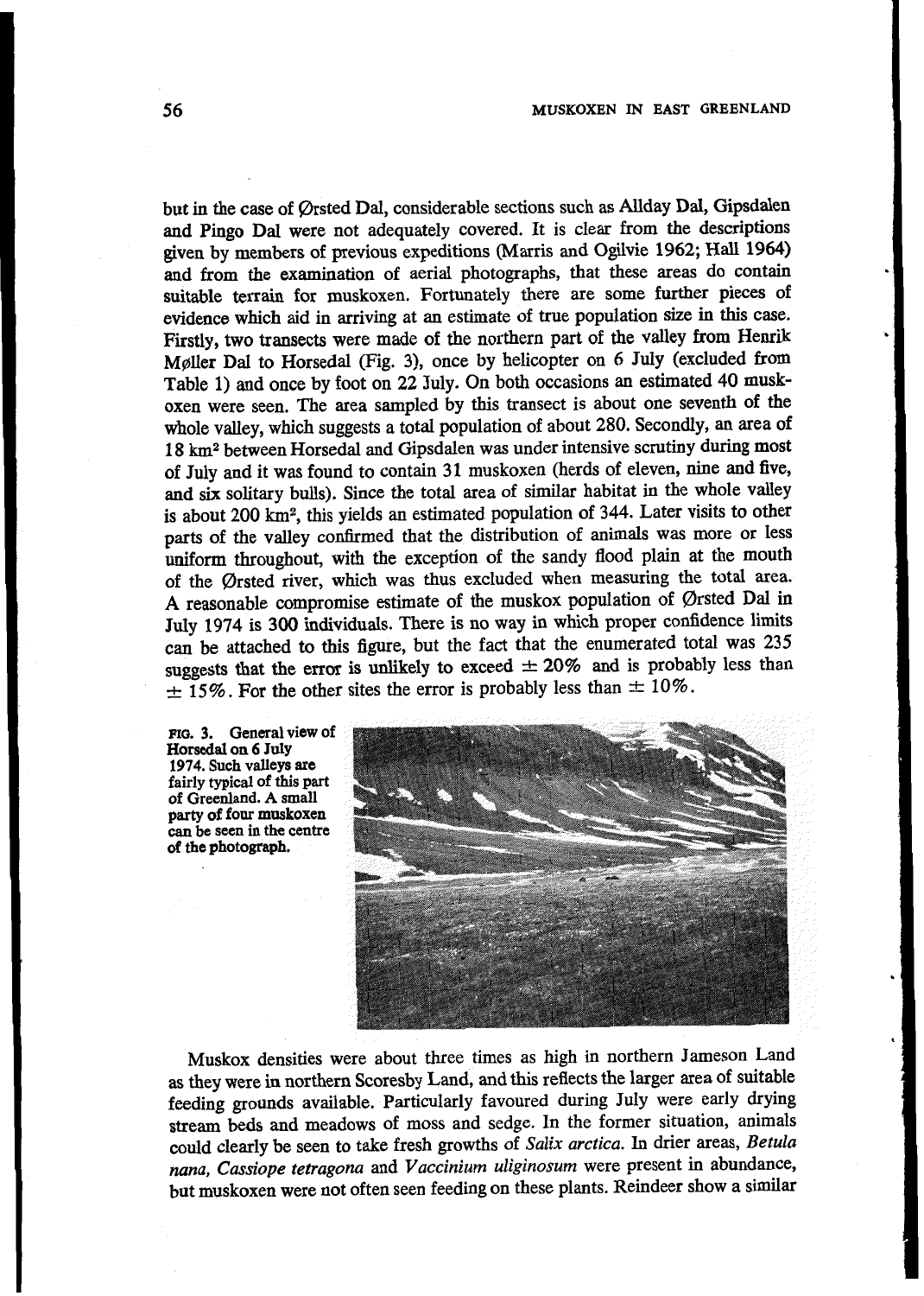preference for willows and sedges during the summer months (Klein **1968).** 

The summer range in northern Jameson Land supports a high density of muskoxen compared with other parts of the Arctic. For example, the introduced population at Nunivak Island **off** the west coast of Alaska has **an** overall density of about **0.2** per km2 (Spencer and Lensink **1970),** while the limited area of Devon Island occupied by these animals has about **0.3** per km2 (Harington **1964).** Direct comparisons of density are, however, very difficult to make because of the differing nature **of** the terrain in these regions. *On* Devon Island (Canadian Arctic) muskoxen are concentrated along the coastal strip and in optimal areas the density may be **as** high **as** *0.5* per **km2.** The Greenland densities in Table **2** refer **ody** to land below **200** m **in** elevation, and the overall value is closer to **0.2** per **km2** .when mountainous areas are included. The northern part of Jameson Land consists of a number of large valleys separated by mountains, and the latter contain very few muskoxen. *On* Nunivak Island, animals,range over the whole island in summer but are restricted to a mere 25 **km2 of** accessible grazing during winter because of the **high** snowfall in that region. The density of animals in the winter range is thus **29.7** per **km2** (this is based, as is the summer figure, on the peak **1968**  population of **750).** In such cases it is clearly the wintering range which sets the ultimate limit to carrying capacity (Spencer and Lensink **1970;** Klein **1970;**  Lent **1971).** 

In winter, the valleys of northern Jameson Land and of Scoresby Land become deeply snow filled. Satellite photographs taken in April 1975, however, show that some upland areas further south do remain relatively snow free. Notable amongst these are a number of gullies in the windswept central plateau of Jameson Land, such as the upper parts of Lodins Elv, Juraelv, Olympelven, Fegins Elv and Depotelv. **A** large section to the west of the Hurry Inlet also appears clear. The vegetation in such areas is undoubtedly very sparse, but at least it is accessible. Other regions which have snow-free ground at this time **of** year are Ole Rgmer Land and Andrées Land, where some of the lower valley sides (for example Grejsdalen) are clear. Steep mountain slopes offering almost **no** forage remain clear throughout most of the winter, but inland areas near the ice cap appear snow-free on the lower slopes as well. It is difficult to judge how important such inland areas might be for muskoxen, though it has been suggested that they form an important reservoir of animals during the severe icing winters which can decimate populations nearer the coast (Vibe **1967).** 

The Jameson Land muskox population forms a relatively distinct unit, in which a regular migration must occur between summer and winter pastures. Herds can be found feeding in the northern valleys as soon as these become snow free in spring. In addition, there are movements from the lower valleys and the coast into the upland valleys, which are the last areas of **all** to clear. Such movements were noted at Mestersvig where animals completely disappeared from the **coastal**  strip in July and August, and also in Horsedal when parties totalling **27** animals moved into the upper valley on *6* July, from Orsted **Dal.** Few animals are present on the central plateau or in southern Jameson Land during summer (Hall **1964),**  yet the occasional abundance of carcasses **shows** that muskoxen do frequent **the**  area in winter.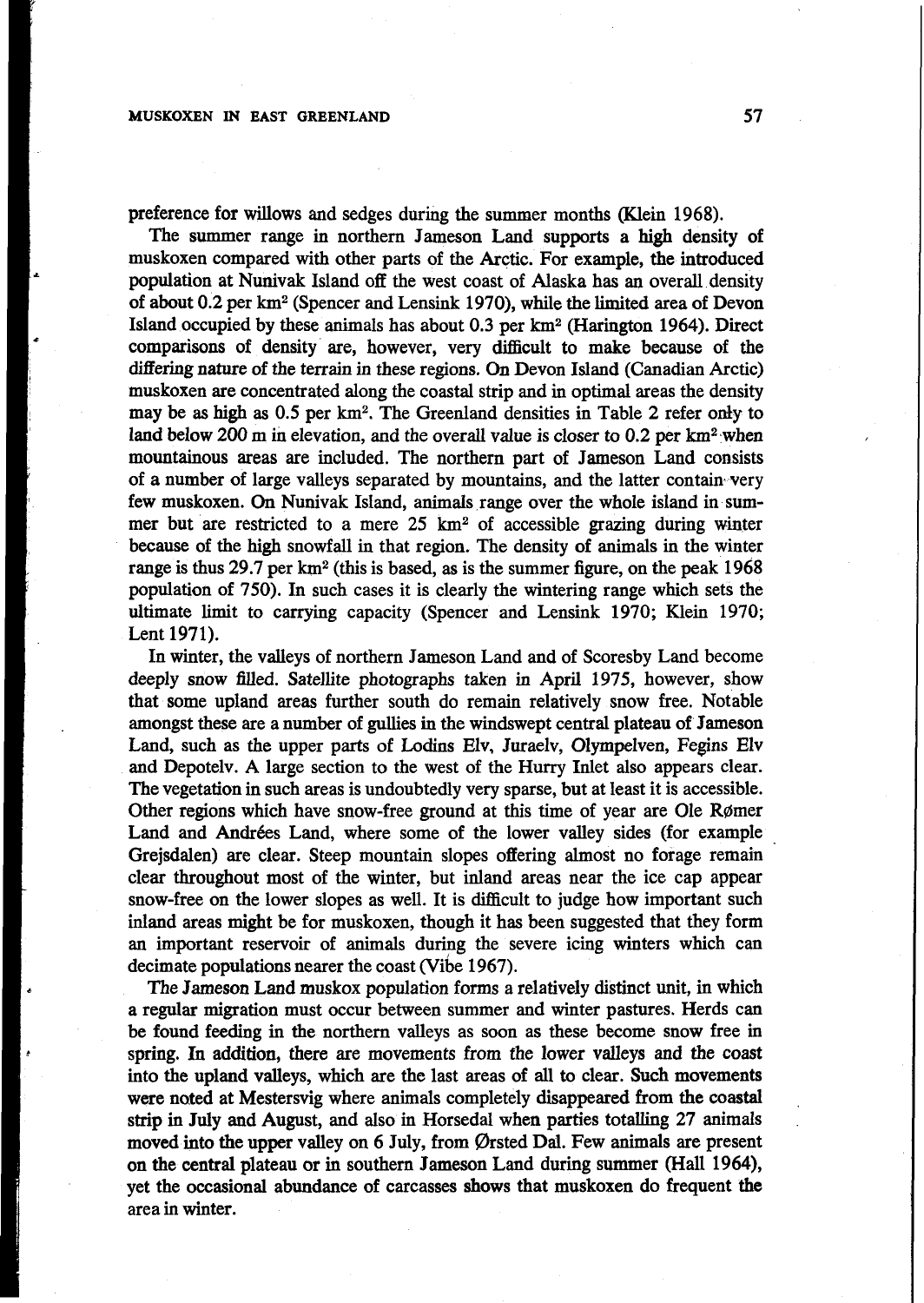## **POPULATION CHANGES DURING THE PAST 20 YEARS**

The available counts are summarized in Table 3. The **1954** data were obtained by Vibe **(1967)** during an aerial reconnaissance of suitable catching areas for the transfer of animals to West Greenland. Only seven muskoxen were seen at Merstersvig, but there were in addition **'15** corpses of animals that had perished in the severe conditions of the **1953-54** winter. Considerable numbers of live animals were encountered in Grejsdalen and Orsted Dal, however. The former site was later traversed on foot by members of the **1972** University of Dundee N.E. Greenland Expedition. Muskox numbers were very similar to those observed in **1954.** The **1972** expedition recorded a further **12** animals at Morkebjerge and three at Benjamin Bugt in Andrées Land, as well as 27 at Blomster Bugten and Noa Dal on Ymer *0* **(R.** M. *G.* O'Brien, University of Dundee, Scotland, personal communication). The enumerated total for Qrsted Dal in **1974** represents an increase of **68%** over the **1954** figure, equivalent to an annual rate of increase of **2.6%.** The population estimate of **300** would require an annual rate of **3.9%.**  The combined rate of increase in all these regions is **1.8-2.4%** depending on whether enumerated or estimated population size is used in the calculation.

| TABLE 3. |  | Population counts 1954-74. |
|----------|--|----------------------------|
|----------|--|----------------------------|

| 19741              | 19721 | 1954 | .<br>Area                     |
|--------------------|-------|------|-------------------------------|
|                    | 165   | 14   | Grejsdalen,<br>, Andrées Land |
|                    |       |      | Mestersvig, Scoresby Land     |
| $\sim$<br>$\cdots$ |       | 140  | Ørsted Dal, Jameson Land      |

**1Blank space indicates that the area was not visited.** 

| Site              | 19611 | 19621 | 1974 |  |
|-------------------|-------|-------|------|--|
| Karupelv          |       |       | 10   |  |
| Gefionelv         |       |       |      |  |
| Oksedal           |       |       |      |  |
| Kolledalen        |       |       | 23   |  |
| Flexurdal         |       |       |      |  |
| Henrik Møller Dal |       |       |      |  |
| Horsedal          |       |       | ا کے |  |
| Lower Ørsted Dal  |       |       | 58   |  |
| Schrøter Bjerge   | 30    |       | 30   |  |
| Upper Ørsted Dal  | 43    |       | 18   |  |
| <b>TOTALS</b>     | 146   |       | 194  |  |
|                   |       |       |      |  |

TABLE **4.** Maximum daily totals from comparable areas.

<sup>1</sup>Blank space indicates that the area was not visited.

Hall **(1964)** has published records in considerable detail for many of the areas visited in **1974.** The most efficient way of comparing years is to examine the maximum daily counts in each case (see Table **4).** The mean and total counts are too heavily biased by both the number of days spent in each area and the number of observers. The total of **146** in Table **4** was arrived at using the highest available figure for **1961** or **1962.** The increase from **146** to **194** provides an index of populat on change over the 13-year period, and is equivalent to a rate of increase **of 2.2%** per annum.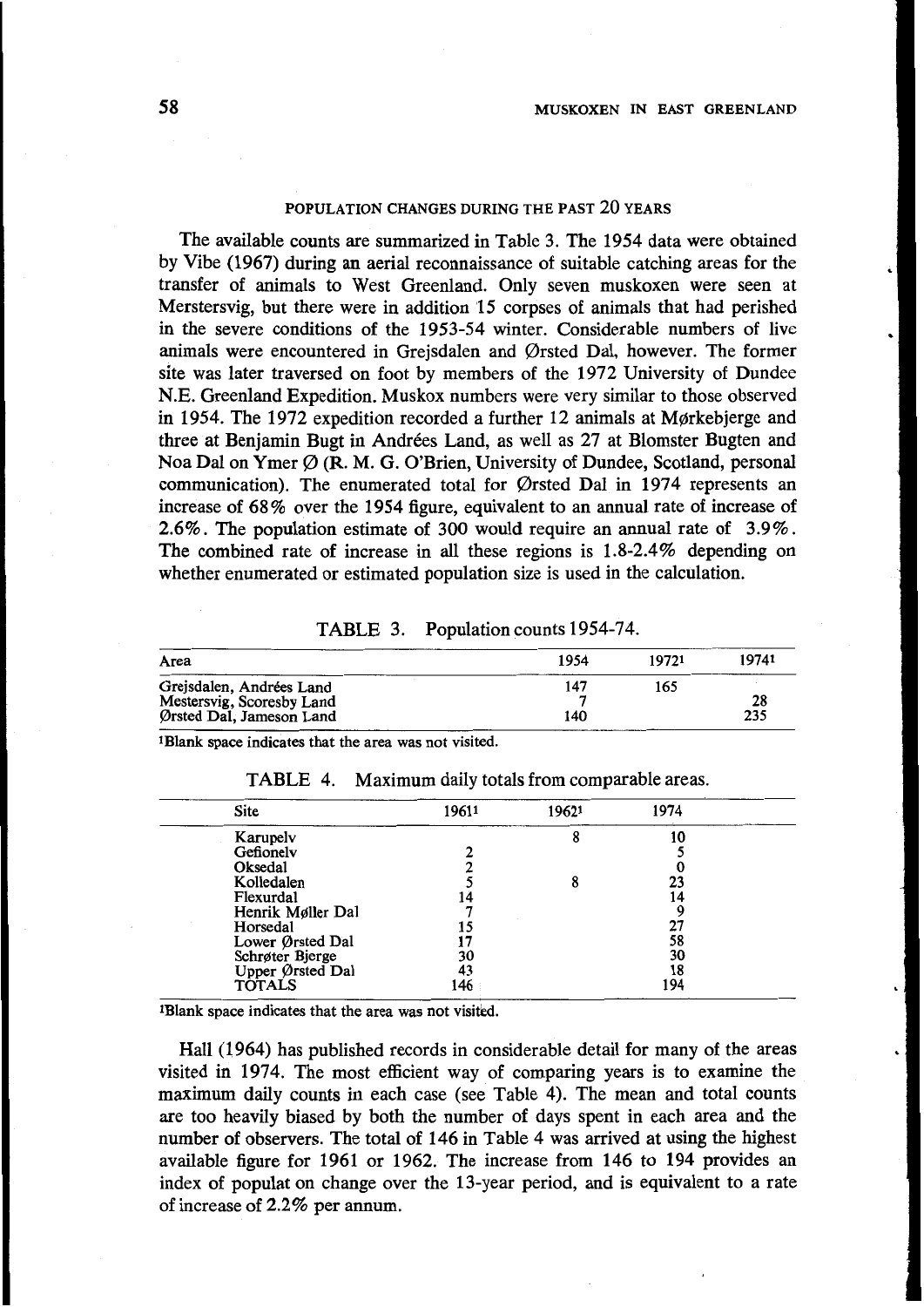## **MUSKOXEN IN EAST GREENLAND 59**

All the above evidence suggests that a modest increase of **1-4%** per annum has occurred in the muskox population of the southern part of the range over the last 20 years. **This** conclusion is *of* particular interest in view of the chequered history of this species in Greenland. Bone remnants amongst deserted Eskimo settlements indicate that muskoxen were present in the region prior to the seventeenth century, yet they were apparently absent or at a very low population ebb during the first **half** of the eighteenth. Not until **1869** was the first live individual reported. Since that time there has been a steady increase in numbers with perhaps optimal conditions existing in the nineteen twenties and thirties. The severe winters of **1938-39** and **1953-54** are known to have caused considerable mortality, and Vibe **(1958)** considers that between **1953** and **1958,** the whole muskox population of Greenland may have been reduced by half, leaving only some **5,000-10,000** head. The rates of increase recorded above are of the right order *of* magnitude to have allowed about a *50%* recovery to **1953** levels to have occurred since then.

| Year  | Sample size | Percentage<br>calves |  |  |  |
|-------|-------------|----------------------|--|--|--|
| 19541 | 323         |                      |  |  |  |
| 19552 | 14          | 12.0                 |  |  |  |
| 19612 | 267         | 23.6                 |  |  |  |
| 19622 | 78          | 5.1                  |  |  |  |
| 19713 | 28          | 25.0                 |  |  |  |
| 1974  | 233         | 3.0                  |  |  |  |

| TABLE 5. |  | Calf production in years for which data are available. |
|----------|--|--------------------------------------------------------|
|----------|--|--------------------------------------------------------|

During this period of recovery, the annual production of young has altered enormously (Table *5),* presumably reflecting variations in the severity of the preceding winter seasons. The records of the **1974** expedition show that the season was a poor one, but since yearlings constituted **5.6%** of the population, **1973**  must have been at least a little better. Snow conditions in the **1973-1974** winter were very similar to those recorded by Hall for that of **1961-62** which was also followed by poor calf production. The **1954** figures are based on Vibe's aerial counts of Ørsted Dal, Mestersvig, Grejsdalen and Ymer  $\varnothing$ , which revealed only one or two calves at each of these sites. Hall's counts in **1961** were restricted to the area around Schuchert Fld, but in **1962** included several sites in both northern and southern Jameson Land. In **1955** only two herds from lower Qrsted Dal were recorded in detail, and the **1971** counts, from southern Jameson Land, were also limited to a small number of herds. If the latter two years are omitted (because of the small sample sizes) the average annual calf crop is **8.3%.** Although this is within the range of **7-15%** recorded for Ellesmere Island during the same time period (Tener **1965;** Freeman **1971),** it is rather low in view of the fact that a figure of about **10.5%** is necessary to keep muskox populations stable in the long term (Freeman **1971).** If all six years in Table *5* are included, the average calf crop is **1 1.7%.** 

**Vibe (1967). 2Hall (1964). 3Halliday (1974).**